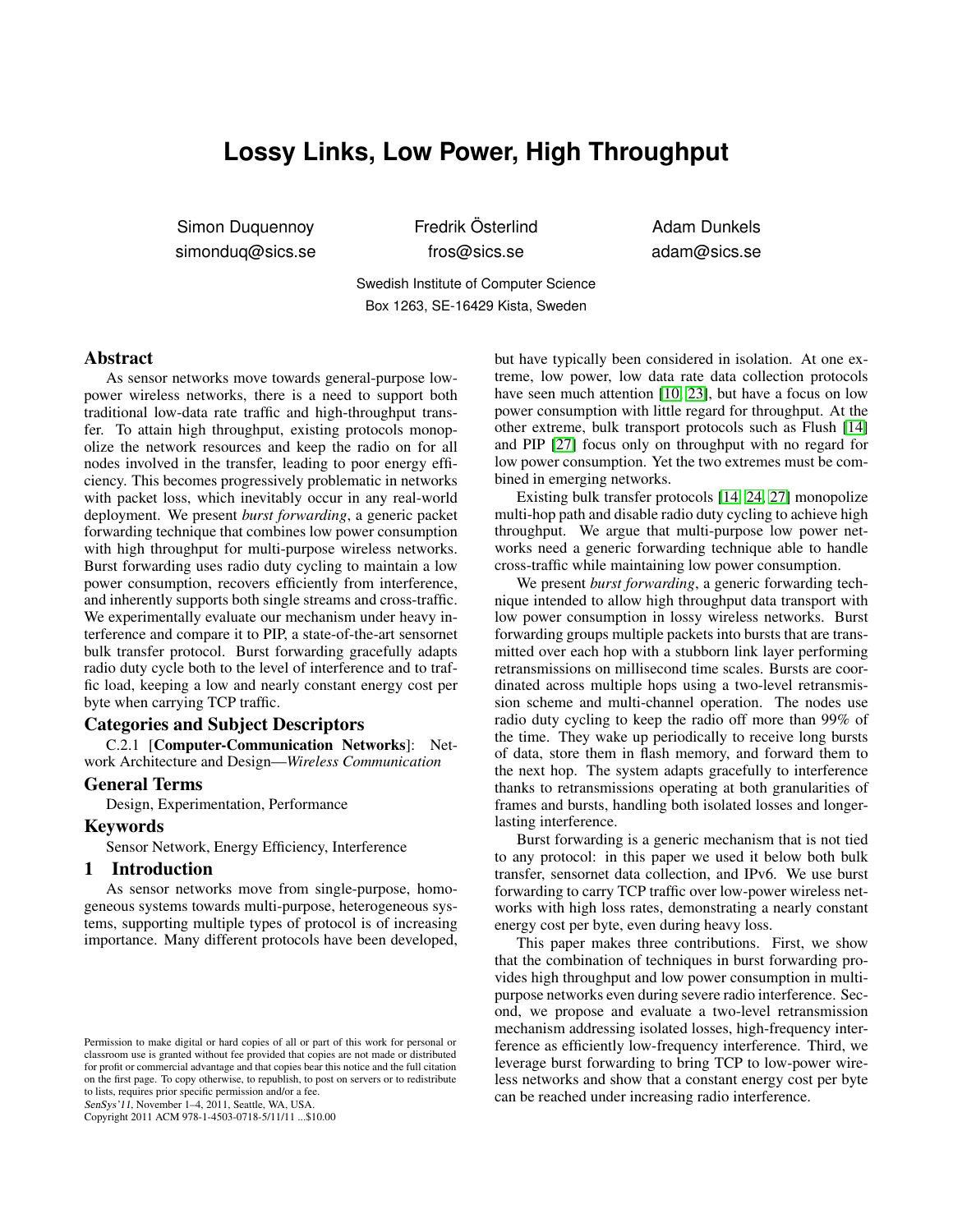

<span id="page-1-1"></span>Figure 1. The throughput of existing high-throughput transport mechanisms for low-power networks: Flush  $[14]$ , PIP  $[27]$ , and Österlind and Dunkels  $(ÖD)$  [\[24\]](#page-13-4).  $ÖD$  reaches 97% of the theoretical upper bound. PIP is the fastest fully-fledged protocol with 7.3 kB/s, or 52% of the upper bound.

The paper is organized as follows: Section [2](#page-1-0) motivates the need for general-purpose forwarding in low-power sensornets. Section [3](#page-2-0) presents the design of burst forwarding. Section [4](#page-4-0) discusses the application of burst forwarding to TCP transport in low-power wireless networks. Section [5](#page-4-1) presents implementation aspects of burst forwarding. Section [6](#page-5-0) evaluates burst forwarding in terms of energyefficiency and throughput. It characterizes its behavior when facing interference and when handling cross-traffic. Section [7](#page-9-0) addresses the support of TCP on top of burst forwarding, demonstrating the good interaction of rate control and radio duty cycling. We present the related work in Section [8,](#page-12-0) and conclude in Section [9.](#page-12-1)

# <span id="page-1-0"></span>2 A Case for General-Purpose Forwarding in Low-Power Wireless Networks

We believe that existing high-throughput mechanisms are not in line with the current trend of multi-purpose sensor networks and that low power consumption and multi-purpose applications must be seen as fundamental design aspects of future high-throughput mechanisms.

#### 2.1 High Throughput in Sensornets

Many sensor networks can be categorized into a data logger model, where each node logs its sensed data which later is retrieved via radio. Many examples can be found in structural health and environment monitoring. In a railway monitoring deployment by Chebrolu et al. [\[4\]](#page-13-5), every train pass triggered a download of about 7 kB of data sample from every node. In the Golden Gate deployment by Kim et al. [\[15\]](#page-13-6), 512 kB of data were sampled twice a day from every node of a 46 hop network. The authors reported a throughput of 441 B/s. In the volcano deployment by Werner-Allen et al. [\[33\]](#page-13-7), the design of the network operation was constrained by the low achievable throughput: as every node produced up to 1200 bytes of data per second, the authors decided not to send all samples to the base station. Instead, 1 second of samples, accounting for about 50 kB, was collected on occurrence of an event. In the latter example, the lossy environment resulted in a maximum throughput of 561 B/s.

Optimizing the throughput of bulk transfer is a natural goal. Figure [1](#page-1-1) reports the performance of state of the art bulk transfer protocols [\[14,](#page-13-2) [24,](#page-13-4) [27\]](#page-13-3). The fastest results (referred to as  $\ddot{O}D$ ) have been obtained by  $\ddot{O}$ sterlind and Dunkels [\[24\]](#page-13-4). With the conditional immediate transmission mechanism, a raw 802.15.4 throughput of 13.6 kB/s was reached: 97% of the theoretical upper bound. Flush [\[14\]](#page-13-2) provides reliable data transmissions with rate control, but reaches only 0.6 kB/s. PIP [\[27\]](#page-13-3) uses TDMA, multiple-channels and conditional immediate transmission. It reaches 52% of the theoretical upper bound, because it uses the 802.15.4 header, uses link-layer acknowledgments and implements fully functional queue management.

## 2.2 High Throughput is not Enough

Existing solutions such as Flush and PIP monopolize the network resources in the sense that every node in the forwarding path is dedicated to a single operation, the forwarding of the current bulk transfer. The design of these protocols forces every node to keep its ratio on until the end of the transfer: Flush is based on neighbors overhearing,  $\ddot{O}D$ and PIP are sending and receiving continuously. In an ideal communication environment, with no packet losses, this is the ideal solution.

In real networks, links are lossy and losses occur on both short and long timescales [\[29\]](#page-13-8). If one packet is lost, chances are high that subsequent packets will be lost too. This has implications for high-throughput transport. Since existing protocols have their radios turned on for the full duration of the transfer, a loss period will cause a significant waste of energy. According to recent studies, loss periods are typically on the order of 500 ms [\[29,](#page-13-8) [30\]](#page-13-9). If such a loss period occurs during a transfer, all nodes participating in the transfer will needlessly spend energy since no packets can be forwarded. Since the energy consumption during such a transfer is on the order of 100 times compared to a steady-state duty-cycled network, a 500 ms loss period results in an energy expenditure equivalent to roughly one minute in steady state.

We argue that because of the lossy nature of low-power radio communication, radio duty cycling is needed even during high-throughput data transfer. With duty cycling, energy can be saved during lossy periods when no packets can be forwarded. We therefore argue that high-throughput data transfer in low-power wireless must be evaluated in terms of energy efficiency and not only in terms of throughput.

## 2.3 Multi-Purpose Low-Power Wireless

In the early vision of sensor networks, each network was single-purpose. But in many emerging application domains, networks are multi-purpose. This is demonstrated by the move towards IP-based sensor networks [\[16,](#page-13-10) [32\]](#page-13-11), which by design are intended to be multi-purpose networks. In an IPbased sensor network, the network is agnostic to the applications running on top of it [\[8\]](#page-13-12).

We argue that as sensor networks move forward, highthroughput transport mechanisms can no longer assume to monopolize the network, but must behave as good network citizens towards other protocols in the network. As with any protocol concurrency, it is not possible to avoid affecting other protocols, but the effect should be small enough for other protocols to be able to run.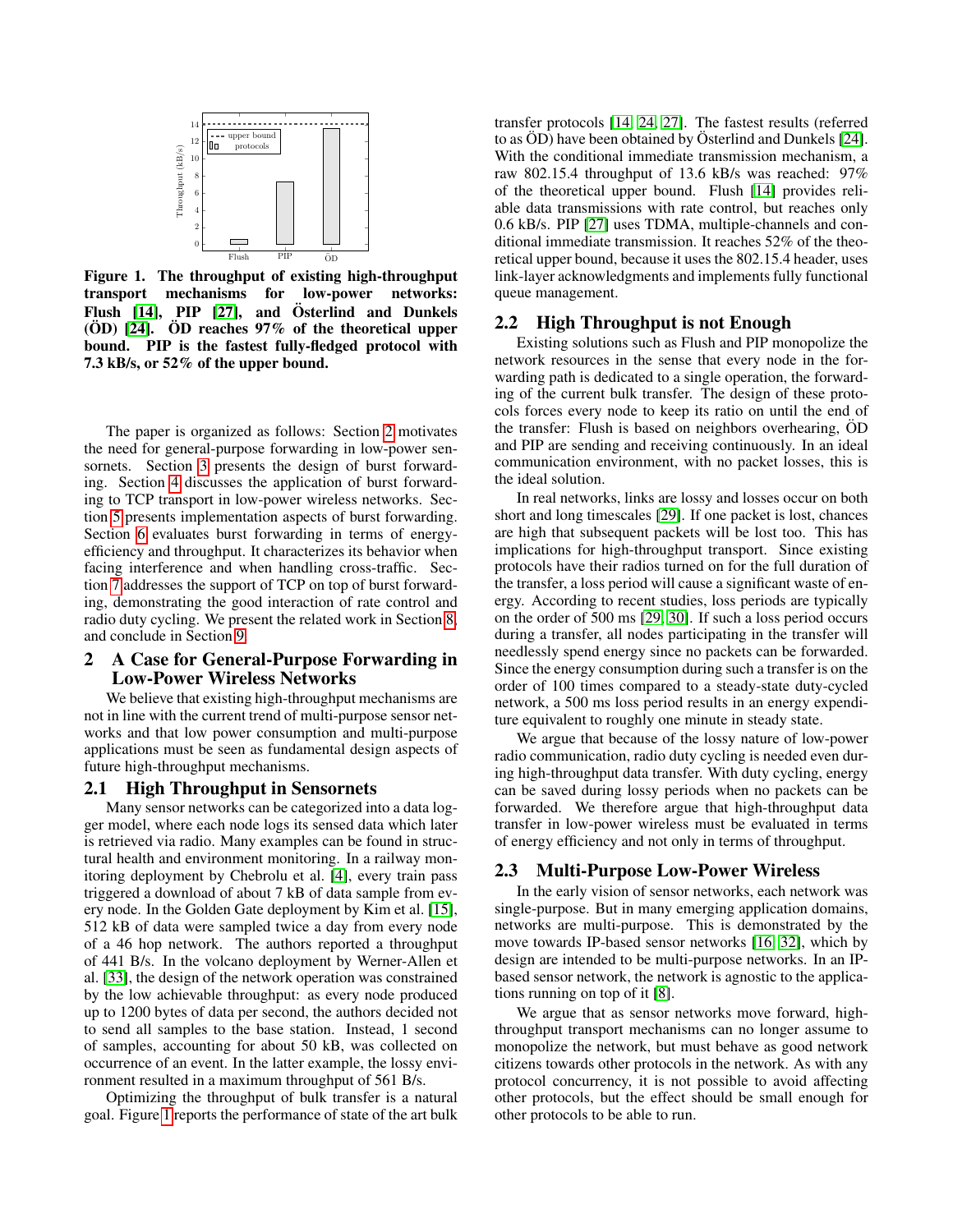## <span id="page-2-0"></span>3 Burst Forwarding

Burst forwarding is a forwarding layer intended to support high throughput data transport in low-power multipurpose wireless networks with potentially high-loss links. Burst forwarding is intentionally simple and operates with mechanisms at two timescales: low-power packet bursting, which rapidly transmits a burst of packets over a single hop and over timescales of seconds, and burst coordination, which coordinate the transmission of bursts across multiple hops and over timescales of tens of seconds.

## 3.1 Low-Power Packet Bursting

Low-power packet bursting transmits consecutive frames in bursts in a way that is coordinated with the underlying radio duty cycling mechanisms so that both the sender and the receiver can sleep between transmissions. The duty cycling mechanism could be either sender-initiated or receiverinitiated, as long as it provides a periodic wakeup mechanism. Our current implementation runs over the senderinitiated ContikiMAC protocol [\[6\]](#page-13-13).

#### *3.1.1 Bursts in ContikiMAC*

ContikiMAC [\[6\]](#page-13-13) is a low-power listening protocol that borrows ideas from many sender-initiated protocols in the literature. The wakeup mechanism in ContikiMAC consists of two consecutive channel samples with an interval that guarantees that a packet transmission from a neighbor will be seen by one of the channel samples. When using a wakeup rate of 8 Hz, ContikiMAC has a steady-state duty cycle lower than 0.6% [\[5\]](#page-13-14). ContikiMAC uses data packets as wakeup signals. To send a packet in ContikiMAC, the sender transmits the data packet multiple times in rapid succession. When the receiver gets the packet, it responds with a link layer acknowledgment. When the sender receives an acknowledgment, it stops sending. Subsequent transmissions use the knowledge of the receiver's wakeup phase to reduce the number of wakeup transmissions.

We extend ContikiMAC so it supports low-power packet bursts, i.e. rapid transmission of successive packets after a single wakeup. Our current implementation leverages the frame pending bit in the 802.15.4 packet header to indicate to the receiver that more packets are on their way. The receiver will then keep its radio on in anticipation of the next packet. The mechanism is inspired by Hui and Culler [\[12\]](#page-13-15) who used the frame pending bit for a similar purpose.

Combined with the ContikiMAC data-packets-as-wakeup mechanism, the bursts provide a rapid retransmission mechanism: every packet is repeatedly sent until reception of a link layer acknowledgment or the end of the wakeup transmission period, as illustrated in Figure [2.](#page-2-1)

#### *3.1.2 Inter-packet Sleeping*

Burst forwarding allows the radio of the sender and the receiver to be switched off between the transmissions in a burst. For example, the receiver may be switched off while the packet is loaded into the radio chip of the sender. On the receiving side, this requires careful timing since the radio must be turned on before the reception of the next packet in the burst. Note that this optimization does not suffer from clock-drift problems since each packet reception sets a new timer that will be triggered only a few milliseconds later.



<span id="page-2-1"></span>Figure 2. Packet bursting with ContikiMAC. After the wakeup phase, every packet is repeatedly sent until reception of a link-layer acknowledgment. The next consecutive packet in the burst is then transmitted.



(b) Receiver

<span id="page-2-2"></span>Figure 3. State diagrams of our duty cycling layer. Both sender and receiver turn their radio off between every packet of a burst.

The sender and receiver behavior is described by the state diagrams in Figure [3.](#page-2-2) We perform clear channel assessments (CCA) only before starting a burst, but not for every packet during a burst. The CCA consists of consecutive channel samples with an interval guaranteeing to find an ongoing burst. This mechanism shortens the inter-packet interval and makes long lasting bursts more likely. In the case that the last packet in a burst is lost, the receiver uses a timer to leave the *listen* state and switch off the radio after a given duration.

#### *3.1.3 Storage Interleaving*

To overcome the memory limitations of existing sensor motes, burst forwarding leverages flash memory to spill over long buffer queues. To make the critical path of forwarding as efficient as possible, we interleave flash and radio operations. When receiving a burst, burst forwarding stores the previously received packet in flash while receiving the current packet. The packet queue is kept in flash until the packets are to be forwarded. When a node sends a burst, the next packet is read from flash while the present packet is being transmitted over the radio. Note that burst forwarding uses the flash memory only for long bursts; when only a few packets are to be forwarded, packets are buffered in RAM instead.

Using the flash for packet queuing inevitably consumes power, but the power consumption is low. On a Tmote Sky, where the current draw when writing to the flash is comparable to that of the radio transceiver, flash operations are shorter than radio operations. For example the writing plus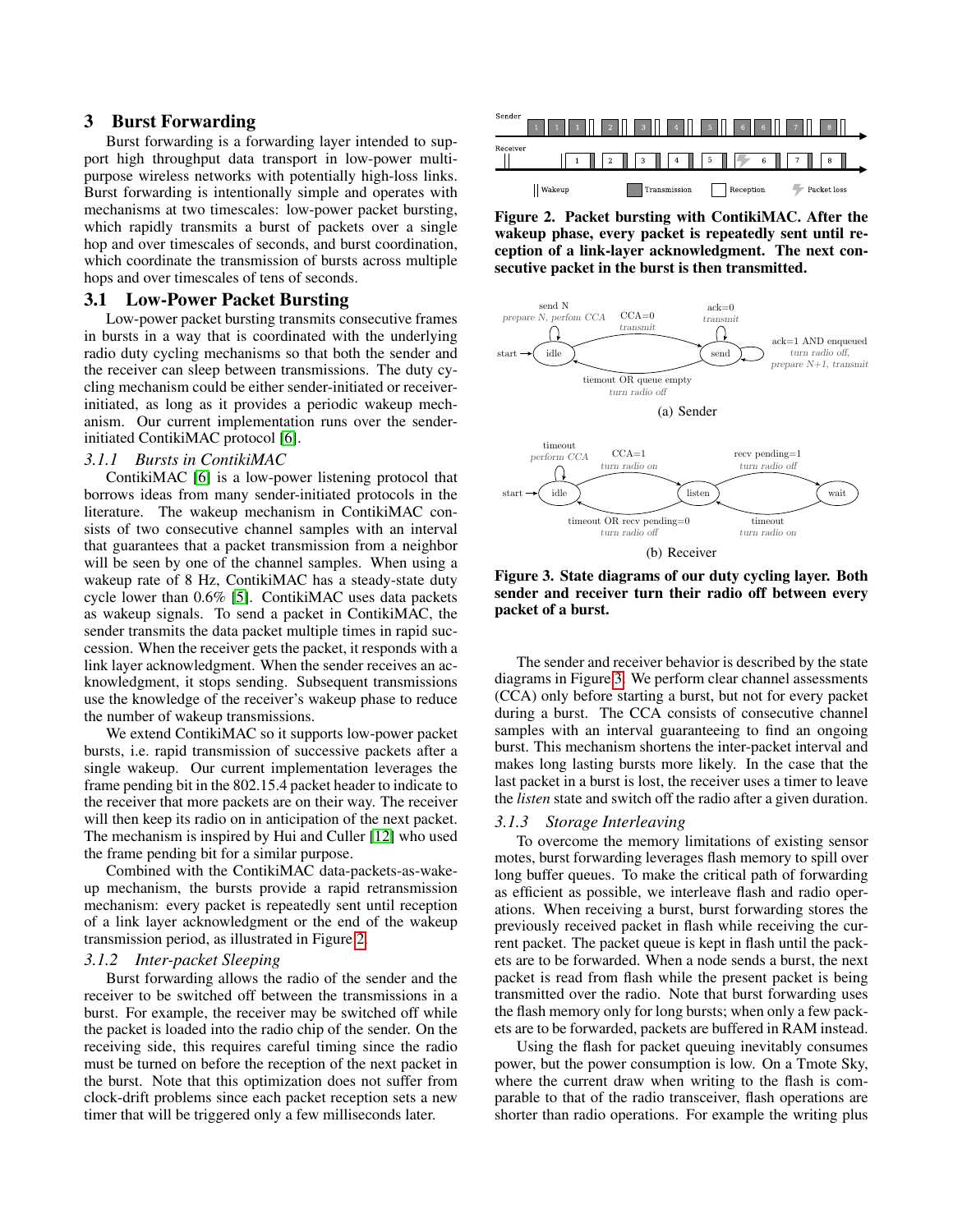

<span id="page-3-0"></span>Figure 4. The bursts are coordinated with CSMA. Multichannel operation allows transmissions pipelining over the multi-hop path. Network-layer headers are amortized with end-to-end fragmentation.



<span id="page-3-1"></span>Figure 5. Retransmissions by the stubborn link layer are performed consecutively and atomically to recover from isolated losses. MAC-layer retransmissions, using increasing backoff, adapt to longer loss periods.

reading of a packet in flash has an energy cost of 0.101 mJ, whereas the reception plus transmission of a packet costs 0.523 mJ. Moreover, radio operations need to be repeated if packets are lost, making communications even more expensive. In the experiment conduced in Section [7.1,](#page-10-0) the worstcase power consumption of the flash memory we witnessed was 8% of the total power consumption.

#### 3.2 Burst Coordination

Low-power packet bursting provides single-hop high throughput with low power consumption on timescales of seconds. To coordinate the bursts across multiple hops and on longer timescales, burst forwarding uses a two-level retransmission mechanism, network-layer fragmentation, and multi-channel operation. Burst coordination in burst forwarding is illustrated in Figure [4.](#page-3-0)

#### *3.2.1 Two-Level Retransmissions*

Wireless sensor networks are lossy and loss rates may vary over large time scales. Packet losses occur because of a number of reasons, such as interference from other radio sources, propagation loss, self-interference, cross-traffic, and packet collisions. Coping with loss is a difficult problem for any sensor network protocol. We address this problem by a stubborn link layer—rapid link-layer retransmissions—in combination with less rapid MAC-layer retransmissions, as illustrated in Figure [5.](#page-3-1)

The first level of retransmissions is the stubborn one. It works at the link layer and consists of rapid transmissions of packets, in the same way wakeup transmissions are done in ContikiMAC. The retransmission is atomic: no other packet is transmitted or received between the retransmissions. The transmissions leverage the fact that the message can be stored in the radio transceiver and sent without the need to transfer the message to the transceiver for every transmission.

The aim of the link-layer retransmissions is to recover from isolated losses and high-frequency radio interference, such as the ones generated by a microwave oven [\[3\]](#page-13-16). When link-layer retransmissions are successful, the current packet burst is not interrupted. When no acknowledgment is received within a given fixed period, the current burst is stopped and the second layer of retransmissions is involved.

The second level of retransmissions operates at the MAC layer, at the granularity of bursts rather than individual packets. It consists of a classical CSMA with increasing backoff, which is known to provide a good trade-off between energyefficiency and latency. Before starting a burst, a CCA is performed. When link-layer retransmissions fail to transmit a packet, the present burst is stopped, and a loss is reported to CSMA. An attempt to resume the burst will be made after a backoff. No other packet towards the same neighbor will be sent until this backoff expires, which ensures that all packets are always transmitted in order, for a better interaction with upper layer protocols such as fragmentation and reliable streaming.

Thanks to the increasing backoff, the CSMA retransmissions adapt to long-lasting or low-frequency interference, such as the ones emitted by a WiFi station [\[3\]](#page-13-16). When, after a number of retransmissions, a packet eventually reaches its target, it initiates a new packet burst, leveraging the local good quality of the radio medium. After a given number of attempts, the MAC layer drops the packet, leaving to upper layers the task of performing end-to-end retransmissions in case reliability is needed.

#### *3.2.2 Fragmentation*

Burst forwarding uses datagram fragmentation to amortize the cost of network-layer headers across a number of link-layer frames. In the context of IPv6-based sensor networks, we use 6lowpan fragmentation [\[21\]](#page-13-17).

To save time and energy throughout the path, we do not fragment and reassemble at every hop; instead, we fragment only at the IP source and reassemble only at the IP destination. The network layer addresses are carried only by the first fragment and are cached by forwarding nodes to route the following fragments. At the end node, the received fragments are stored in the flash while any remaining packet burst is still being received. This allows reception of long packet bursts containing several network-layer packets, thus preserving the energy-efficiency of burst forwarding. At the end node and after the reception of the full burst, packets a read from the flash, reassembled and passed to the upper layer. This end-to-end fragmentation also makes datagram sizes independent of burst duration: a datagram can span multiple bursts and a burst can contain multiple datagrams.

The use of fragmentation poses a basic trade-off between speed and reliability. Fragmentation is known to be problematic in lossy networks [\[13\]](#page-13-18) because the loss of a single fragment may result in the loss of a larger datagram. Our hypothesis is that our two-level retransmissions mechanism will provide enough reliability for fragmentation to be ben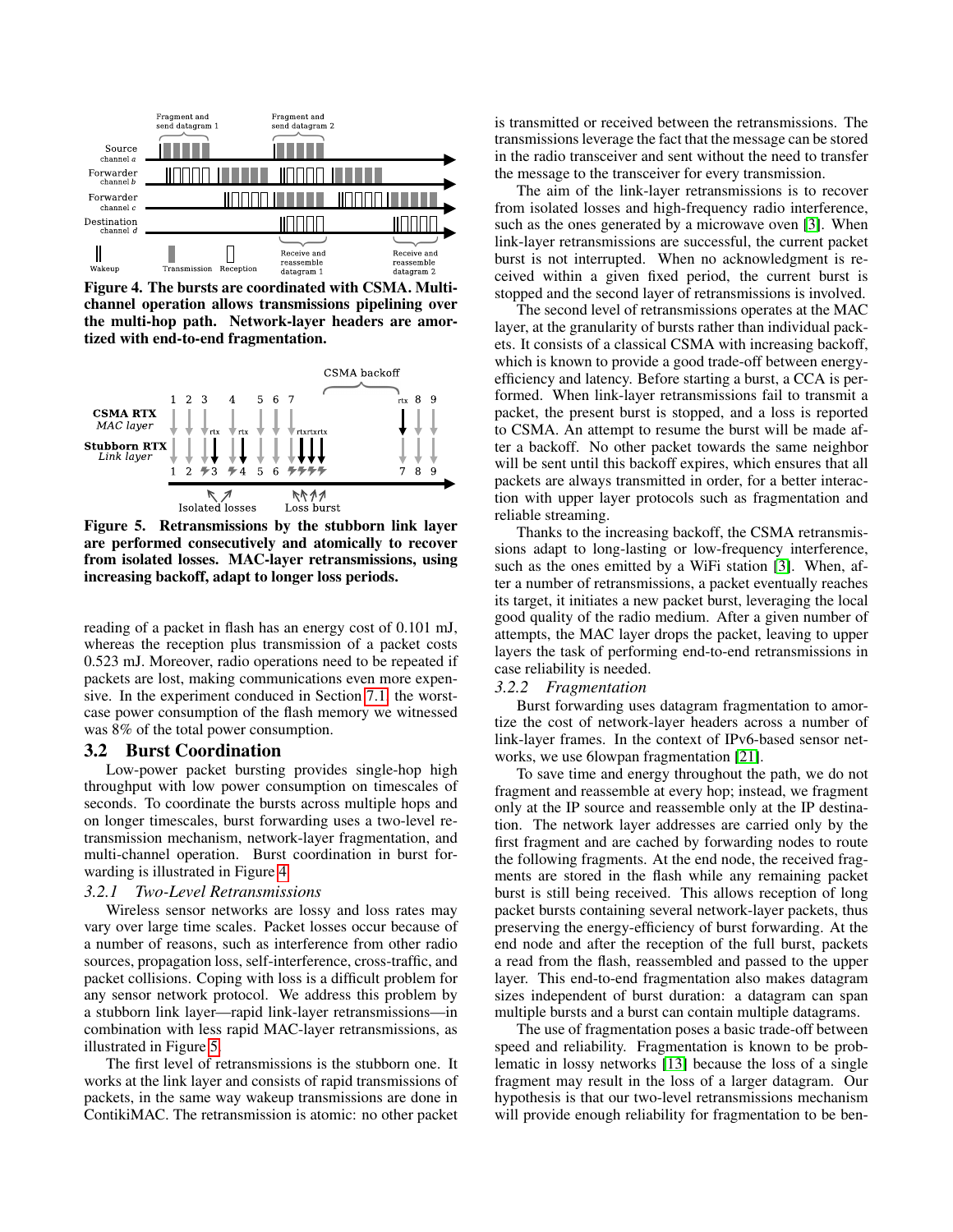eficial. We show that this hypothesis holds through experiments in Section [6.3.](#page-7-0)

#### *3.2.3 Multi-Channel Operation*

In spirit of recent work aiming at reaching high throughput over multi-hop sensornets [\[24,](#page-13-4) [27\]](#page-13-3), burst forwarding uses multiple channels to avoid both intra-path interference between nodes involved in the same transfer and inter-path interference between nodes or networks having independent activities. This mechanism allows burst transmissions to be pipelined over multiple hops. When the density of the network allows multi-channel to avoid all intra-path interference, a full pipeline takes place involving all nodes in the forwarding path: node *n* receives a burst from *n*−1, then it forwards the enqueued data to  $n+1$  while  $n-1$  acquires new data. This case is exemplified in Figure [4.](#page-3-0)

Optimal network-wide channel allocation is a hard problem [\[19\]](#page-13-19) and is out of scope for this paper. In our current implementation, we use a fixed reception channel for every node. When a mote needs to send a packet to a neighbor it doesn't know, it repeatedly sends it on all possible channels. After reception of the link-layer acknowledgment, it remembers the correct channel, as it does with the timing for the phase-lock technique. After this first costly transmission, all following unicast messages are sent without extra overhead, and with all the benefits of using multiple-channels.

## <span id="page-4-0"></span>4 TCP for Low-Power Wireless

TCP is the de facto reliable data transfer protocol for IP networks. Our aim with burst forwarding is to provide a generic mechanism for supporting transport-layer stream protocols, including TCP. Leveraging burst forwarding to bring TCP to low-power wireless networks is a challenge due to the well-known problems with TCP in wireless networks.

Using TCP with burst forwarding has numerous benefits, however. We can leverage TCP's flow control and congestion control mechanisms to avoid network overload. As a consequence, the combination of TCP with burst forwarding could provide reliable and energy-efficient transmission over varying network capacity, even in the face of the problems of TCP in low-power wireless.

TCP was designed under the loss assumptions in the traditional wired Internet and is known to be ill-suited for use over lossy links [\[2\]](#page-13-20) and wireless networks. There are at least four reasons for this: TCP treats packet loss as congestion, which leads to suboptimal throughput over lossy links; TCP headers are large, which is a problem over low-bandwidth links; TCP uses positive acknowledgments, which may overwhelm the wireless medium; and TCP timing may interfere with link-layer recovery mechanisms.

The loss-is-congestion problem. The most important weakness of TCP over lossy links is probably the interpretations of segment losses as congestion, triggering an unnecessary significant reduction in the transmission rate. First, our two-level retransmissions system is designed to recover different types of interference. Recovering part of the losses at the link layer is a way to hide losses to TCP and avoid drastic throughput reduction. Second, we argue that adapting the output rate to link losses is not a completely wrong reaction; in fact, long-lasting interference may be the result of a con-

gested network. In this case, it makes sense to use traditional congestion control. This observation holds as well for internetworks interference, including WiFi networks which can be interfered by 802.15.4 traffic [\[18\]](#page-13-21). Third, we argue that this rate adaptation, together with duty cycling, is the key to energy-efficient transmission under interference.

The TCP header overhead problem. TCP involves a 20 byte overhead for every segment, to which one can add 20 to 40 bytes for the underlying IP layer. When used over 802.15.4 links, this TCP/IP header can represent more than half of the packet payload. Using large TCP segments together with link-layer fragmentation solves this issue but is often considered as unsuitable over lossy links. Our evaluation in Section [6.3](#page-7-0) shows that fragmentation is suitable even over extremely lossy links (link loss rate over 80%) given that enough link-layer retransmissions are performed.

The TCP ACK implosion problem. TCP provides endto-end reliability via end-to-end acknowledgments and retransmissions. Most implementations send an acknowledgment every second received segment. The resulting extra traffic, whose direction is opposed to the main data transfer, is a source of congestion and collisions in wireless sensor networks. Most reliable high-throughput mechanisms for sensornets avoid this issue by using delayed negative acknowledgments instead of streamed acknowledgments. The use of large segments and extensively fragmented traffic reduces the impact of this problem. For instance, segments of 1.5 kB result in 16 fragments; with this setting, an acknowledgment is only sent after the reception of 32 linklayer frames.

The too-persistent link layer problem. We argue that the use of our two-level retransmissions with many tries is the enabler for TCP in wireless sensor networks. Such a persistent link layer may, however, have a negative impact on TCP, because it increases round trip time variation which may lead to redundant end-to-end retransmissions. We argue that these drawbacks are compensated by the benefits of having large TCP segments and hiding isolated link losses.

In Section [7](#page-9-0) we use burst forwarding as the underlying forwarding layer for TCP and demonstrate that this combination provides a favorable trade-off between throughput and energy efficiency, even over high-loss wireless links.

#### <span id="page-4-1"></span>5 Implementation

We have implemented burst forwarding in the Contiki operating system for the Tmote Sky hardware platform. We needed to instrument the CC2420 radio driver, the Contiki-MAC radio duty cycling module, the CSMA MAC layer module, and the 6lowpan IPv6 forwarding module. The memory we use for packet queues is the 1 MB external Flash embedded in the Tmote Sky. Overall, the modifications amount to a few hundred lines of code, and could easily be adapted to another operating system for small devices.

#### 5.1 Timing

Our burst forwarding implementation uses careful timing in ContikiMAC bursting, inter-packet sleeping, and storage interleaving. ContikiMAC burst timing depends on the speed of the link layer. The maximum rate of ContikiMAC for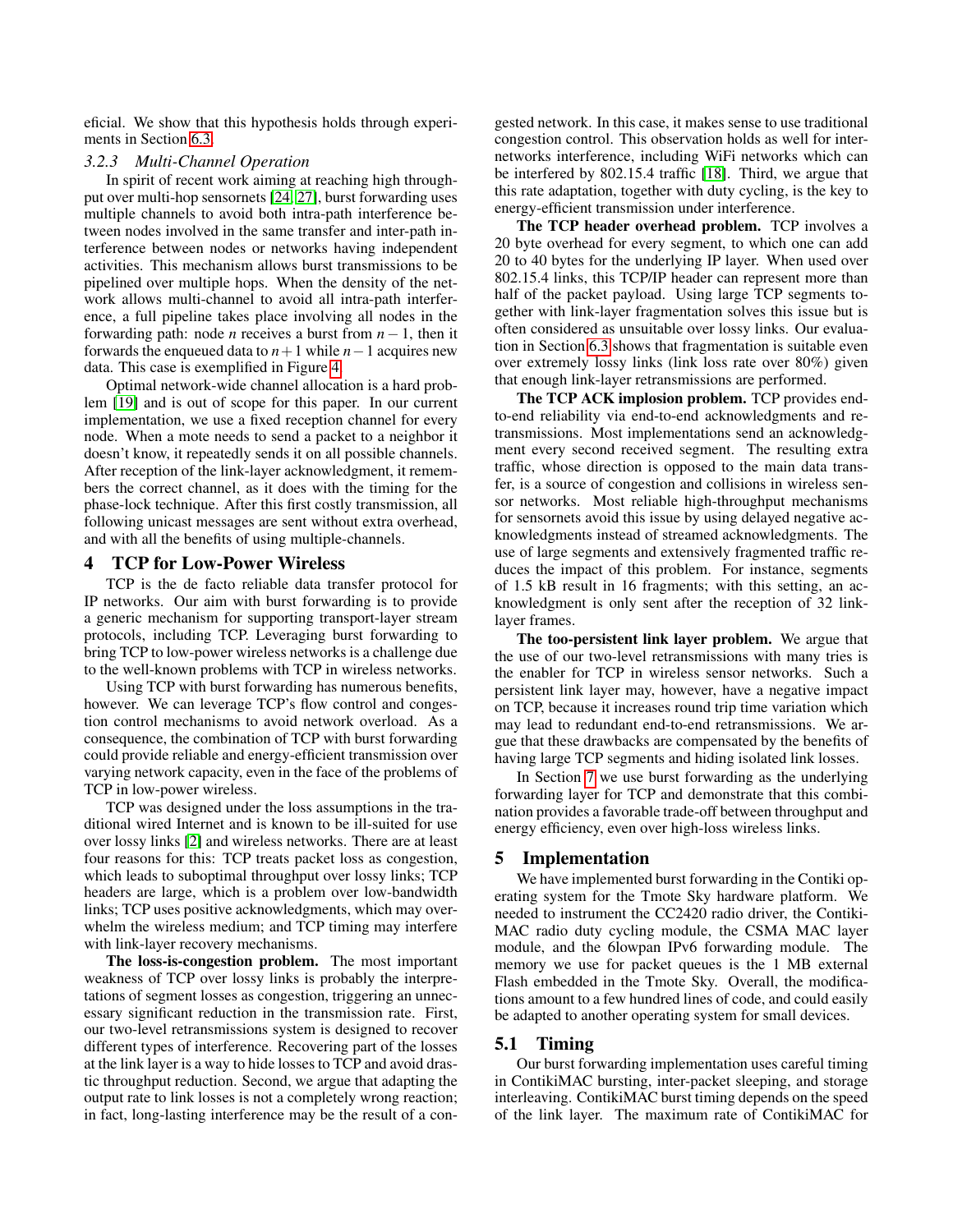sending full-length (127 bytes) packets on a Tmote Sky is 208 packet/s.

Storage interleaving timing is dependent on the timing of the flash memory. We measured the timing obtained when reading from flash and sending consecutive full-sized packets on a Tmote Sky. Packet transmission and acknowledgment reception take 4.7 ms, reading from flash takes 1.9 ms, packet construction and copying the packet to the radio transceiver takes 1.2 ms (on the CC2420 chip, an ongoing transmission must complete before the next packet can be loaded). By interleaving flash accesses with radio communication, we eliminate the timing overhead of using the flash. The interval between two packets is reduced from 4.9 ms to 3 ms, resulting in a rate of 130 packets/s. Our inter-packet sleeping technique is parametrized based on the measured inter-packet interval.

### 5.2 Memory Footprint

Our burst forwarding implementation extended the Contiki code size by 7.8 kB. Although we use external flash for packet buffer storage, we store the packets meta-data in RAM. This meta-data storage is the only significant source of RAM usage. In our implementation, every packet consumes 8 bytes in RAM for forwarding nodes, and an extra 7 bytes for end-nodes because of datagram reassembly.

In order to leave space to applications, we limit the queue size to 256 packets in all the experiments presented, thus consuming 3.8 kB of memory. Note that a 256 packet burst lasts 2.25 seconds when no losses occur. Our evaluation (Section [6.2\)](#page-6-0) shows that 2 second bursts are enough to provide near-optimal throughput even with low duty cycling wakeup frequency.

## 5.3 Reimplementation of PIP

To provide fair comparison with the state of the art, we re-implemented the PIP bulk transfer protocol [\[27\]](#page-13-3) for Contiki. PIP is the fastest reliable bulk transfer protocol for sensornets. It uses multiple-channels to avoid intra-path interference and conditional immediate transmission to improve throughput. Our PIP implementation is simplified in the sense that it uses static channel allocation rather than a dynamic path construction, but it includes all the functionality of the transfer phase, which is the focus of our experiments.

Our PIP implementation is 16% faster than the results published by Raman et al.: it reaches a throughput of 73 kbps whereas the original PIP paper reports a throughput of 63 kbps [\[27\]](#page-13-3). We believe this improvement may be due to our implementation using more accurate timing. Our implementation was developed with the help of the Contiki simulation environment [\[25\]](#page-13-22), which provides cycle-accurate simulation of sensor motes and of the radio medium activity, making it easy to implement highly precise timing.

### <span id="page-5-0"></span>6 Evaluation

We conduct a series of experiments to assess burst forwarding. We investigate the impact of burst size and radio duty cycling periods, and evaluate the different mechanisms we presented in Section [3.](#page-2-0) Then, we tackle the problem of fragmented traffic forwarding over extremely lossy links (link loss rate over 80%). We show that our two-level retransmission mechanism provides enough reliability to support extensively fragmented traffic when facing intensive microwave oven and WiFi interference. We also show that burst forwarding can support cross-traffic and be used with little impact in conjunction with data collection, providing a significant advantage over the existing single-purpose highthroughput protocols, which require all other traffic to stop during the bulk transfer.

#### 6.1 Methodology

We primarily use testbed experiments to evaluate burst forwarding. We compare burst forwarding to the state-ofthe-art PIP protocol using our re-implementation. We measure energy-efficiency with Contiki's integrated power profiler [\[5\]](#page-13-14). To create losses and interference, we use the Jam-Lab tool that can generate and replay interference from WiFi sources and microwave ovens [\[3\]](#page-13-16). In situations where our testbed setup is too coarse-grained, we use simulation with the Contiki simulation environment.

#### *6.1.1 Testbed Setup*

We use a small testbed with 11 Tmote Sky motes to obtain our experimental results. The Tmote Sky is based on the MSP430 16 bit CPU running at 3.9 MHz and a CC2420 radio chip. It provides 10 kB of RAM, 48 kB of on-chip ROM and as a 1 MB external Flash.

To measure the energy consumed by the sensor motes during our experiments, we use the Contiki Powertrace builtin power profiler [\[5,](#page-13-14) [7\]](#page-13-23). Contiki Powertrace uses power state tracking to estimate the energy consumed by the hardware components of the mote. In order to provide a fair comparison of different protocols independently of specific battery properties and environmental setting, we consider a constant voltage of 3 V. Note that in the specific case of the Tmote Sky, writing on the external flash requires a minimum voltage of 2.7 V. A real deployment would either use hardware that does not suffer from this limitation, or would stop queuing packets in flash as soon as the battery voltage becomes too low.

In a few cases hardware limitations require us to use simulation to obtain our results. We then use the Contiki simulation environment, which provides a cycle-accurate emulation of the Tmote Sky mote with bit-accurate network simulation. In the simulator, we run the exact same binary image as in the testbed.

Unless explicitly mentioned, we always use the following settings for burst forwarding: the burst duration is 2 seconds, the low-power listening is performed 8 times per second and the queue has a capacity of 256 packets. We show in Section [6.2](#page-6-0) that these settings provide an arguably good tradeoff between energy and throughput. We use a fixed topology providing fine control of the number of hops and removing the overhead of routing algorithms. All results presented in the graphs are averaged over 10 runs, error bars show the standard deviation.

#### *6.1.2 Controlled Interference Generation*

In order to evaluate the impact of interference in a reliable fashion, we use JamLab controlled interference generation by Boano et al. [\[3\]](#page-13-16) for both experiments on motes and cycleaccurate bit-accurate simulations. In the latter case, interference is replayed from trace files containing RSSI recorded by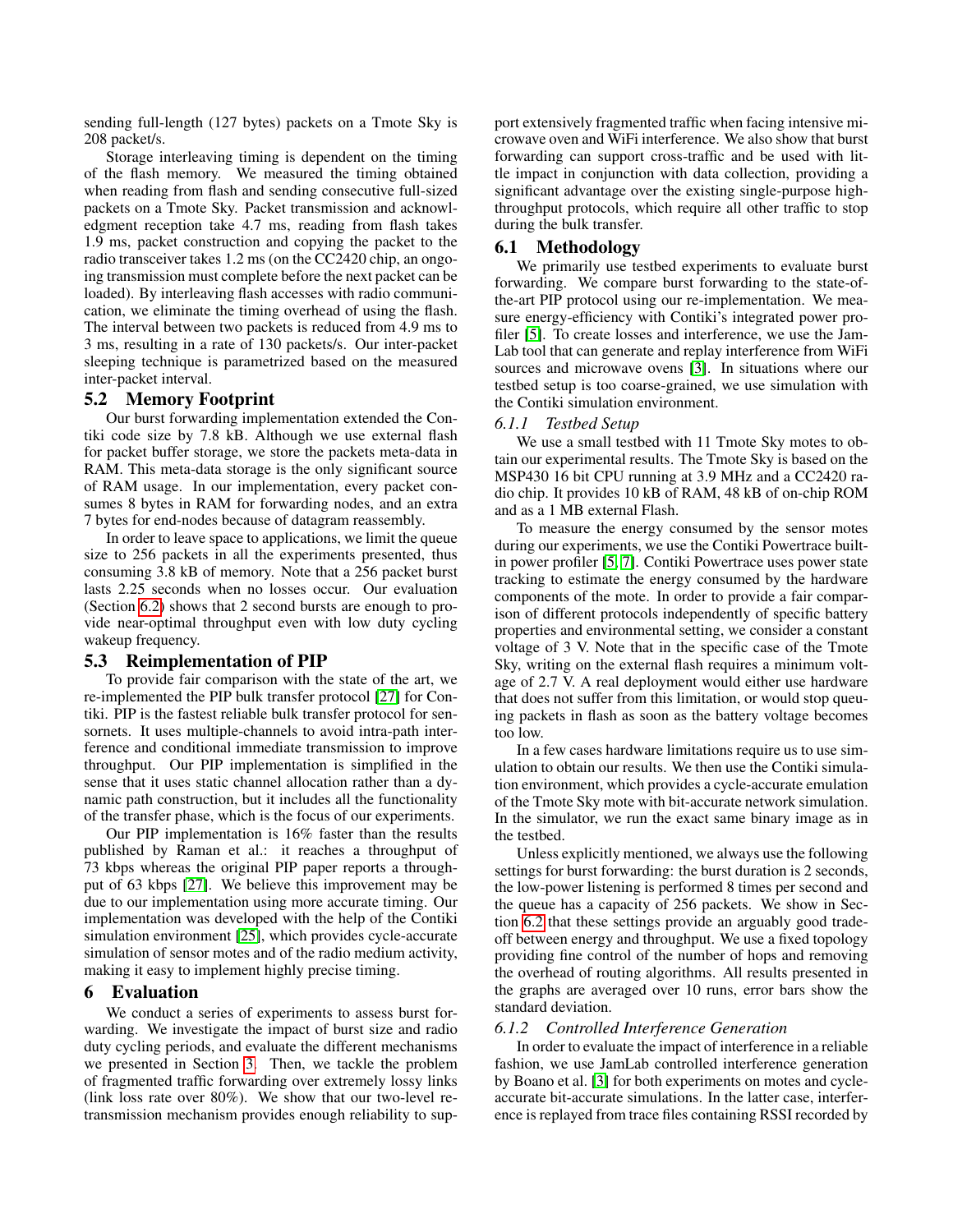

<span id="page-6-1"></span>Figure 6. The measured loss rate of full 802.15.4 frames as a function of interference generation strength both with the microwave oven and the WiFi transfer models.

a mote located close to an interference source. We use two different traces provided by Boano et al.. The first one contains the noise level recorded close to an active microwave oven, the second one has been recorded at a WiFi station while performing a file transfer. Microwave ovens generate regular low-frequency interference (about 50 Hz), in an allor-none manner. WiFi generates a more irregular pattern, alternating variable length loss periods and non-loss periods.

To control the strength of the interference, we generate new trace files by adding different gains to the recorded signal strength. The resulting trace files have an average RSSI on the interfered node ranging from −118 to −46 dBm. Note that a trace with an average strength of  $-118$  dBm – less than the sensitivity of the CC2420 radio chip – may still cause losses because it contains spikes. Figure [6](#page-6-1) shows the loss rate depending on the average interference strength, for both WiFi and microwave oven, when using full-size 802.15.4 packets. The loss rate ranges from 0% to 87%.

We also use JamLab interference generation from Tmote Sky nodes, allowing the control of noise levels in testbed experiments. The WiFi emulator uses the Garetto model to emulate interference generated by a router with 25 hosts, resulting in a loss rate of 81%. For more details about the interference pattern or about the regeneration technique, we refer the reader to the original JamLab paper [\[3\]](#page-13-16).

### <span id="page-6-0"></span>6.2 Packet Burst Efficiency

We first evaluate the efficiency of low-power packet bursting over a duty-cycled radio. Figure [7](#page-6-2) shows the throughput (at the MAC layer) and energy efficiency depending on the burst duration, ranging from no burst to 2 second bursts, and for various wakeup periods. The measurements were done on a 4-hops path in our testbed. This experiment shows that high-throughput requires very long bursts, on the order of seconds. The longer the wakeup period, the longer the bursts needed to amortize the time spent synchronizing with the receiver. In terms of energy efficiency, bursts of a few hundreds of milliseconds are enough to amortize wakeup costs. The wakeup period, which impacts the steady-state power consumption, has little effect on energy efficiency during a transmission because fewer wakeups are needed during a transmission.



<span id="page-6-2"></span>Figure 7. The length of the burst period is essential to provide a high throughput (left) as the throughput increases even with a high wakeup period. The impact of burst length on energy efficiency (right) is not as evident.



<span id="page-6-3"></span>Figure 8. The relative contribution to throughput and energy efficiency from the individual mechanisms.

In absolute terms, the maximum throughput reached by burst forwarding is 5.8 kB/s, i.e. about 20% slower than PIP. The reason for this difference is that burst forwarding forwards data with the granularity of bursts rather than packets. Consequently, it cannot use the conditional immediate transmissions mechanism [\[24\]](#page-13-4) that PIP uses [\[27\]](#page-13-3). Rather, it has to copy the packet to the radio transceiver between every transmission, because the CC2420 chip does not allow a packet to be loaded while sending another one.

We conduct an experiment to measure the relative contribution to throughput and energy efficiency of multiple channels, storage interleaving and the use of bursting. We run a file transfer in our testbed over 2 to 8 hops. In this experiment, all nodes are in range of each other. In the general case, such a setup would have the drawback of artificially eliminating the hidden-terminal problem; in our case, this problem does not occur since nodes are forwarding data over multiple channels. The results, in Figure [8,](#page-6-3) show that multichannel operation improves both throughput and energy efficiency. The improvement becomes more important as the number of hops increases, because of the pipelining allowed throughout the network path. Storage interleaving provides a constant improvement in throughput (about 32%), and in energy (about 22%). Overall, the use of packet bursts has the highest impact on both throughput and energy.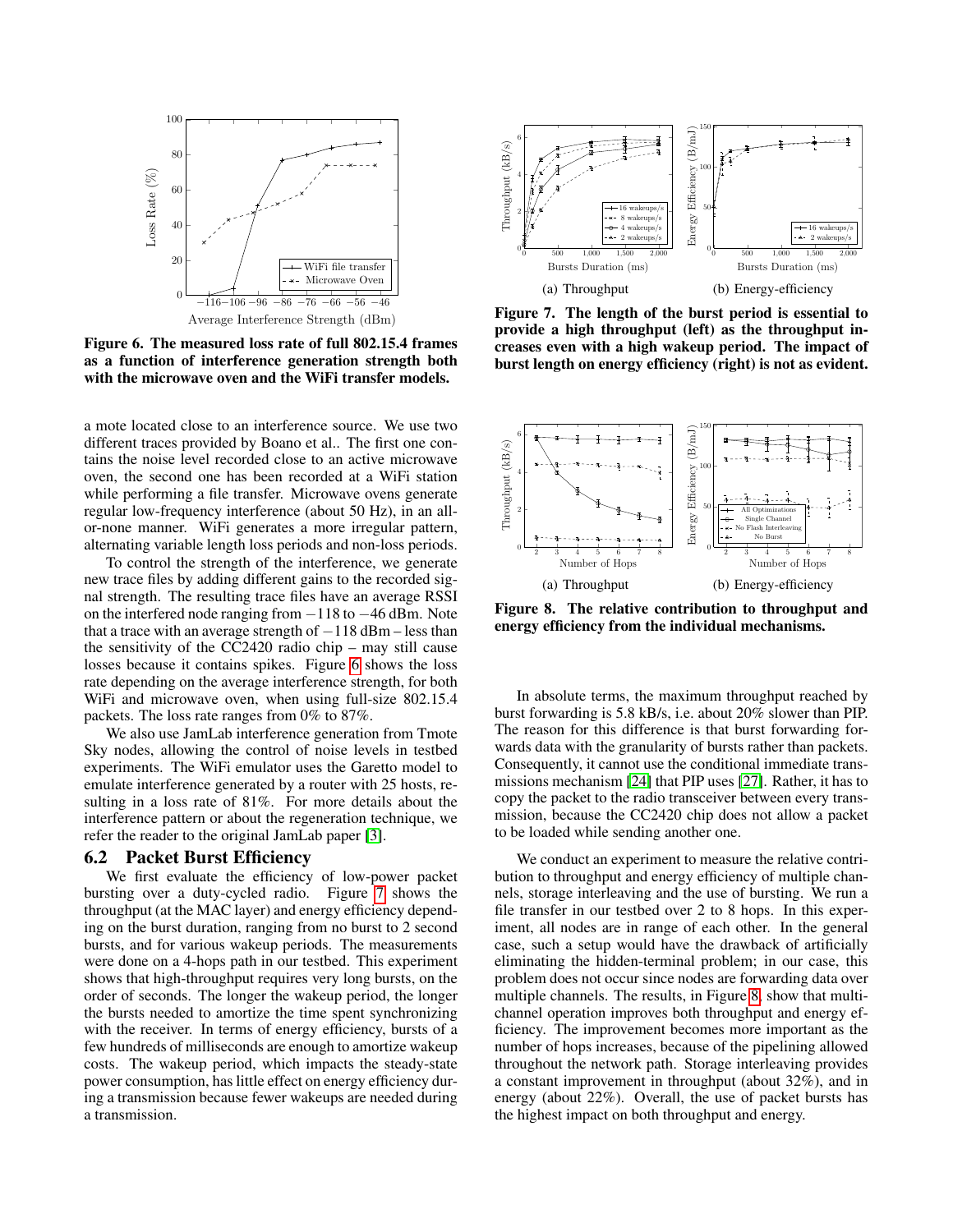

<span id="page-7-1"></span>Figure 9. The performance of fragmentation under heavy WiFi interference with 81% loss rate. Fragmentation can be used even under interference given enough retransmissions at the CSMA level. The use of many fragments and many retransmissions nevertheless impacts message latency.

#### <span id="page-7-0"></span>6.3 Fragmentation under Interference

In order to achieve high goodput, it is tempting to use large network-layer packets together with fragmentation because fragmentation amortizes the cost of packet headers across multiple frames. Fragmentation is, however, often recommended not to be used in lossy environments because every single frame loss involves full network-layer packet retransmission, either in a hop-by-hop or end-to-end scope [\[13\]](#page-13-18). In light of this, our hypothesis is that the twolevel retransmissions in burst forwarding may reduce losses to a level where fragmentation is nevertheless useful.

We investigate the behavior of fragmentation in a highly interfered environment by extending our testbed with a WiFi interference generator. We run a 4-hops bulk transfer in which one mote on the path is exposed to the interferer, having an average loss rate of 81% on full-size frames. We use IP payloads ranging from 76 to 1512 bytes resulting in 1 to 16 fragments par datagram. Figure [9](#page-7-1) shows the results obtained as a function of the number of CSMA retransmissions. The underlying stubborn link layer always used 4 transmissions; we leave to Section [6.4](#page-7-2) the investigation of interactions between MAC and link-layer retransmissions.

As expected, the rate of successful reassembly grows with the number of CSMA retransmissions. With few retransmissions the successful reception of consecutive fragments is unlikely, while infinite retransmissions guarantee that all datagrams are completely forwarded. As a direct consequence, we reach the highest goodput (throughput at the IP layer) by using extensively fragmented datagrams (large payload) with many retransmissions (successful reassembly).

In the non-fragmented case, we observe a decrease in goodput as we use more retransmissions. This is a consequence of CSMA's increasing backoff: with more retransmissions, the queue at intermediate nodes overflows, making forwarding less successful, increasing the transmission backoff, and eventually decreasing the reactivity at every hop. Another side-effect of having a persistent CSMA is an increase in latency. Our conclusion is that we would not recommend to systematically use many CSMA retransmissions, but rather to adapt the MAC layer to the expected network

needs. While some applications need to carry small data with low latency, others would benefit from larger payloads and increased goodput.

## <span id="page-7-2"></span>6.4 Retransmissions under Interference

We next investigate how our two-level retransmissions mechanism handles different types of interference. We use interference replay from trace files and run a bulk transfer over burst forwarding in the Contiki simulation environment. We use two interference generators, as shown in Figure [6,](#page-6-1) with different patterns but similar signal strength and loss rate:

- Microwave oven the average RSSI at the receiver is −98 dBm, resulting in 52% link losses. The interference pattern is regular, resulting in 50 Hz spikes;
- WiFi file transfer the average RSSI at the receiver is 96 dBm, resulting in 51% link losses. The interference has periods with high loss and periods with low loss, with each period having varying duration and strength. Figure [10\(a\)](#page-8-0) shows the behavior of the node sending to a

mote in range of the microwave oven. At the MAC layer, we observe the pattern of packet bursts, resulting in consecutive successful CSMA transmissions. At the link layer, the bursts can again be identified, although only 68% of the packets need fast retransmission (see the Probability Mass Function, PMF, next to the timeline). Only 3% of the packets fail at this layer, stopping the current burst and requiring a CSMA retransmission. This is due to the regular interference pattern, triggering many isolated losses but rarely triggering 4 consecutive retransmissions. We also plot the queue occupancy at the sender. It is highly varying: it fills during reception of a burst, and empties during transmission. The overall throughput for the transfer was 2.9 kB/s.

Figure [10\(b\)](#page-8-1) shows the result of the same experiment in the case of the WiFi interferer. This time, packet bursts are hardly identifiable. At the link layer, 56% of the packets do not need retransmission, but 21% the packets are dropped. Packet bursts are more often interrupted, and more CSMA retransmissions occur (maximum of 10 against 6 in the microwave experiment). This is due to the irregular nature of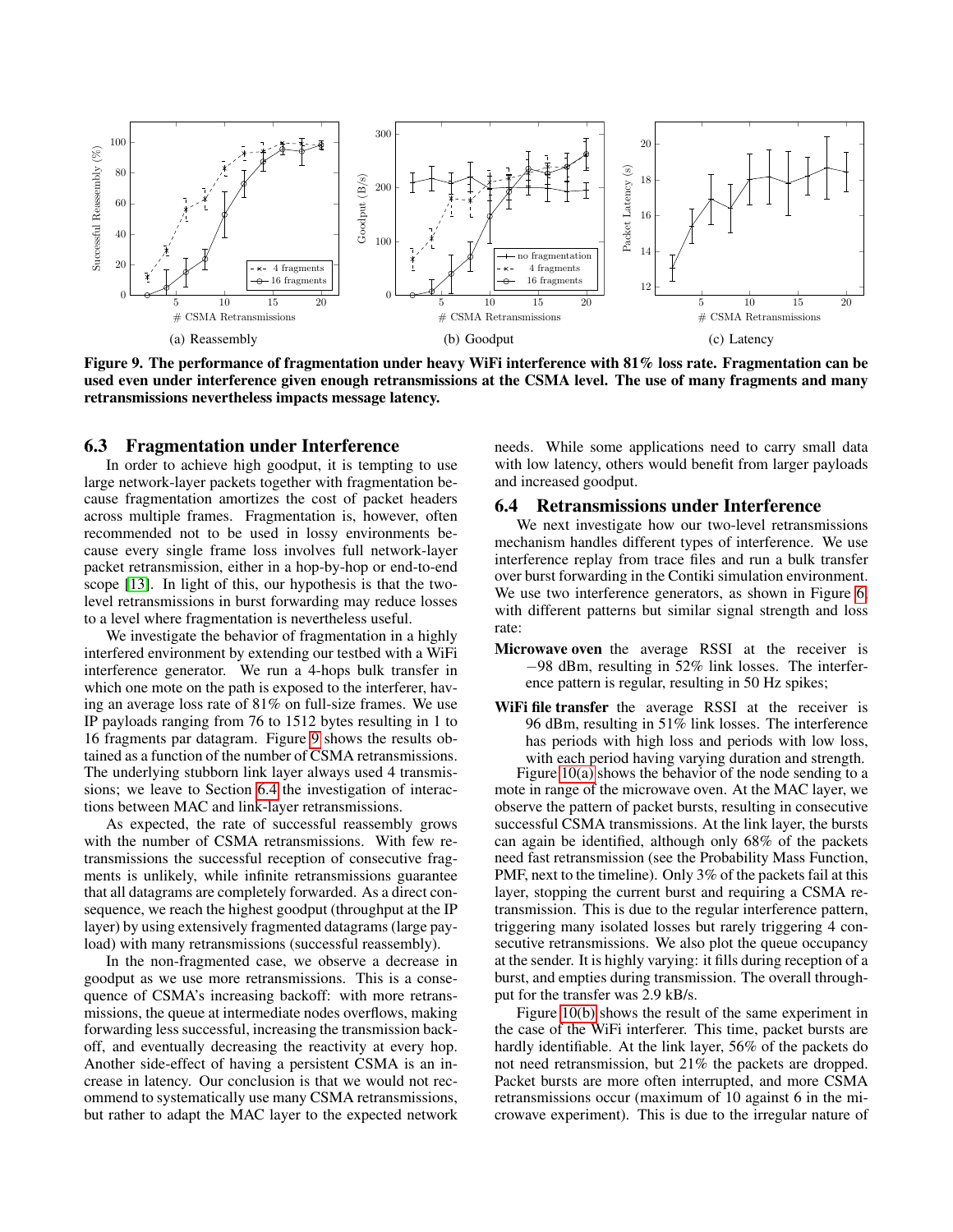<span id="page-8-0"></span>

Figure 10. Adaptation of the stubborn link layer and MAC-layer retransmissions to microwave oven and WiFi interferer triggering more than 50% packet losses. The timeline and distribution of link-layer and MAC-layer retransmission are shown, as well as the queue occupancy at the node whose transmissions are interfered. High-frequency interference is mainly handled by the fast strobes. Low-frequency interference disrupts the bursts and requires more MAC-layer retransmissions.



<span id="page-8-2"></span>Figure 11. Testbed setups used to evaluate concurrent applications and cross-traffic.

WiFi interference. Note that a few consecutive packets are sometime sent as a burst, when the link quality is locally good. The queue at the sender is almost always full, because successful bursts are rare. Although the loss rate was the same as in the microwave case, the resulting throughput, 1.6 kB/s, is not as high, because of the lack of packet bursts.

These two experiments show that the two level of retransmission are complementary and allow burst forwarding to adapt to different interference patterns. The stubborn link layer allows the packets burst to keep working in case of isolated losses of high-frequency interference, while the MAC layer retransmissions cope with periodic loss patterns.

## 6.5 Cross-Traffic: Data Collection and Bulk Transfer

In a multi-purpose network, a bulk transfer protocol cannot monopolize all network resources. Burst forwarding has been explicitly designed to allow cross traffic and concurrent applications, while being power efficient. To evaluate the performance of burst forwarding with cross traffic and concurrent applications, we run two testbed experiments, with the configuration shown in Figure [11.](#page-8-2)

The first experiment involves a 4-hop data collection tree crossed by a bulk transfer of 240 kB. The collection has a

<span id="page-8-1"></span>

<span id="page-8-3"></span>Figure 12. The radio duty cycle at the crossing node quickly adapts from less than 4% to about 80% during the transfer. The throughput of the transfer is 82% of the isolated stream case, and the latency of the data collection is increased by about 2 seconds during the transfer.

random period between 5 and 7.5 seconds. Figure [12](#page-8-3) shows the interaction between the collection and the bulk transfer. The radio duty cycle at the crossing node is less than 4% during the collection, and rises to reach about 80% for the duration of the bulk transfer. This shows that the duty cycle follows the activity of the radio medium, which is intensively used when both protocols are simultaneously active. The average throughput of the transfer is 4.6 kB/s, 82% of the throughput obtained with a single stream. The col-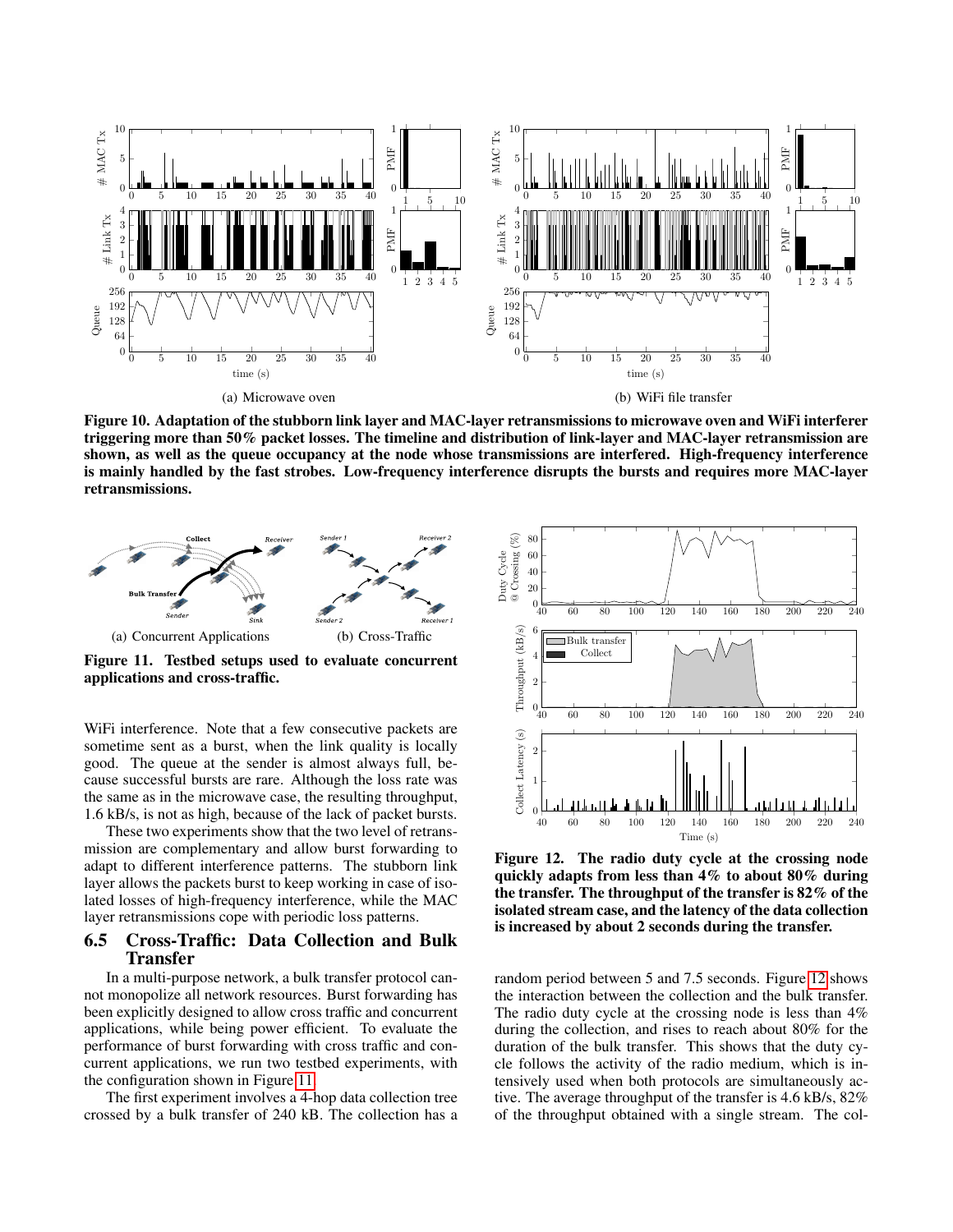

<span id="page-9-2"></span>Figure 14. Our tunnel setup allows us to run TCP traffic from a full-scale TCP/IP implementation over burst forwarding. Both the client and the server run Linux and transfer their data across the multi-hop sensor network.



<span id="page-9-1"></span>Figure 13. Burst forwarding allows multiple bulk transfers to co-exist. Although the throughput of both transfers decreases, so does the radio duty cycle of the intersecting node.

lection does not suffer from any loss and its throughput is not affected by the burst. The only noticeable impact on the data collection is a latency increase about 2 seconds, which is negligible for most applications.

This testbed experiment shows that burst forwarding allows bulk transfer protocols to co-exist with non-bulk transfer protocols, with little negative impact on either protocol. This is unlike existing state of the art high-throughput protocols, which dedicate a path for a single stream, stopping all other applications in the network.

The second experiment involves two crossing bulk transfers over 4-hop paths. The first bulk transfer is continuous and the second finite, with 100 kB of data. We measure the throughput for both streams as well as the radio duty cycle of the intersection node. The experiment runs for 170 seconds and the second stream starts after 60 seconds. Figure [13](#page-9-1) shows the result. Before the start of the second stream, the first transfer has a mean throughput of 5.6 kB/s and the intersection node has a radio duty cycle of 67%. When the second stream starts, the throughput of both streams drops down, reaching respectively 1.5 kB/s and 1.6 kB/s. Meanwhile, the duty cycle of the intersection node also drops, reaching 50% in average. When the second transfer terminates, the first transfer quickly reaches its full speed again.

# <span id="page-9-0"></span>7 TCP over Burst Forwarding

Burst forwarding is intended to be a generic forwarding layer for high-throughput and low-power traffic in lossy networks. We use TCP, as the most commonly used transport protocol in the IP family, to see how well burst forwarding can sustain high throughput and low power consumption in

the face of radio interference for TCP flows. We study the effect of TCP congestion control and compare the results with the PIP state-of-the-art bulk transfer protocol for wireless sensor networks [\[27\]](#page-13-3).

We evaluate TCP over burst forwarding with the experimental setup shown in Figure [14,](#page-9-2) in which a wireless sensor network forwards TCP traffic produced by two computers running Linux and its full-scale TCP/IP implementation. A WiFi interference generator implemented with JamLab is set to disturb one specific node in the path, node #6. The mean noise is −76 dBm, giving a mean link loss rate of 80%.

We first analyze the system behavior and its capability to adapt to interference. Figure [15](#page-10-1) shows different timelines monitoring the TCP connection at the sender (computer), the transmissions in the sensor network and queue size of different motes. We use a cycle-accurate simulation of 500 seconds. We enable the WiFi interference generation from  $t_1 = 60$  s to  $t_2 = 300$  s. The average RSSI at the interfered mote is −76 dBm, resulting in a link loss rate of 80%. For this specific experiment, we reduced the motes queue capacity from 256 to 64 packets, resulting in a faster adaptation of the end-to-end mechanisms, but negatively impacting the throughput of burst forwarding. The resulting average TCP goodput before and after interference was 1488 B/s, and 151 B/s during the interference.

The topmost graph in Figure [15](#page-10-1) shows the TCP congestion window at the sender. In the beginning of the experiment, the window grows and stabilizes between 20 and 40 segments. When the interference starts, the window decreases and stabilizes at about 30 segments. When we stop the interference, the window grows quickly, generates some congestion, and stabilizes a few dozen of seconds later. The second graph shows SRTT, the Round-Trip Time estimation made by the TCP sender. The losses trigger a slow growth of SRTT, which quickly decreases at the end of the interference, at it is supposed to do.

The third graph shows the transmissions at the TCP level. End-to-end retransmissions are slightly increased by the interference, due to variations in the round trip caused by link losses. Thanks to the reliability of our two-level retransmissions, we never observed more than 3 TCP transmissions of the same segment. The fourth graph shows link-layer transmissions at the CSMA level. Before and after interference, the transmissions are dense and most packets do not need retransmissions. During the interference period, the transmissions are quite sparse, and most packets need retransmission.

The two last graphs show the queue occupancy at mote #5 (sending to #6) and #6 (the mote under interference). During the interference period, the queue at #5 saturates (because #6 is hard to reach), triggering a slow-down in the TCP out-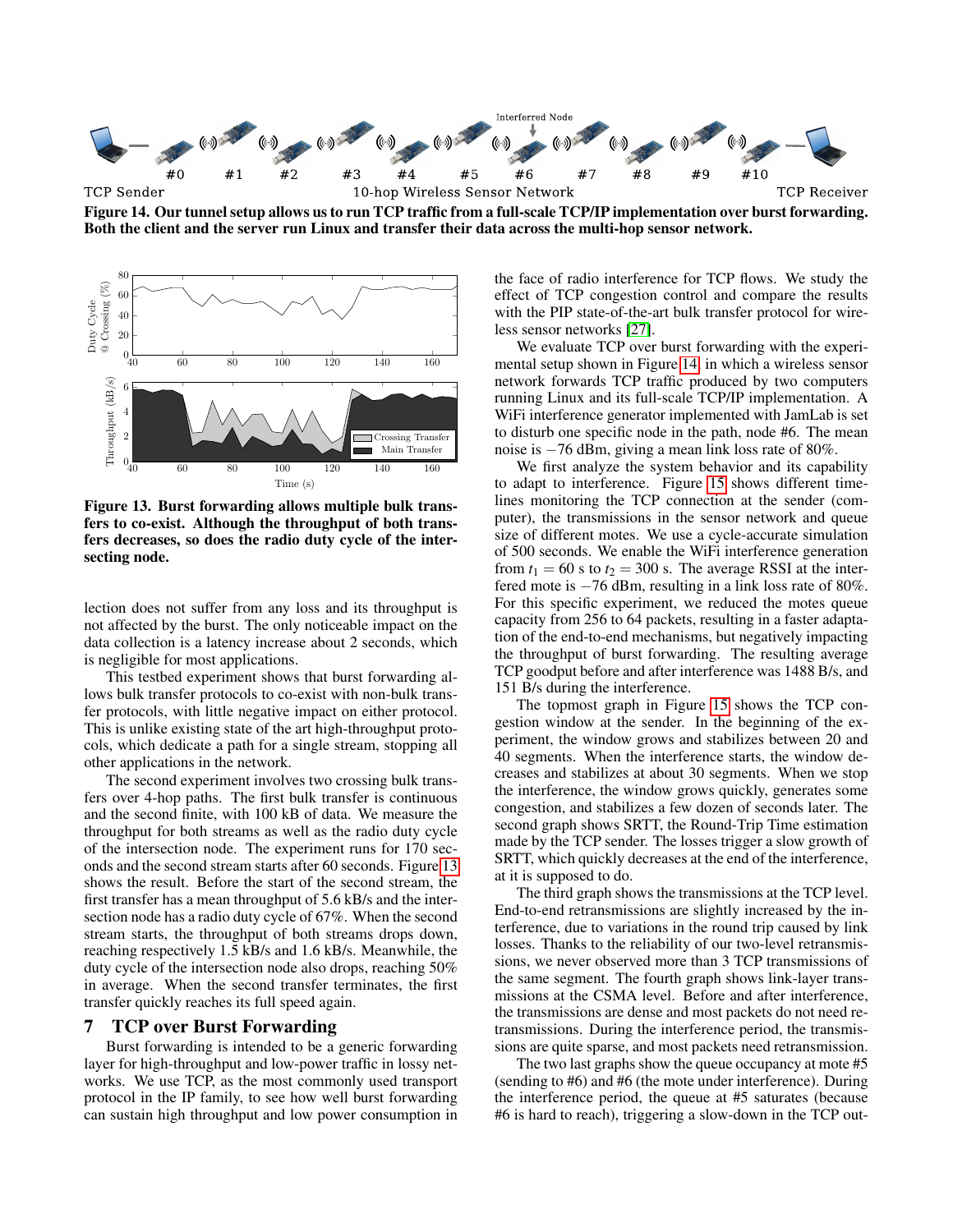

<span id="page-10-1"></span>Figure 15. Behavior of the system with WiFi interference occurring from second 60 to 300 (link loss rate of 80%). Even a standard TCP implementation adapts accordingly to temporary interference over a multi-hop duty-cycled network using burst forwarding, resulting in a reasonable amount of end-to-end retransmissions.

put rate (see the congestion control graph). The queue occupancy keeps increasing and decreasing as the TCP sending rate adapts. Out of interference periods, we can observe the same adaptation at a higher rate. Finally, the queue of node #6 is almost empty during the interference, because the link rate between #5 and #6 is lowered.

Our experiment shows that even in an intensively interfered environment, TCP behaves properly, adapting its sending rate to the level of interference. During the interference, link-layer retransmissions are extensively used, triggering only a low amount of end-to-end retransmissions: with 80% link loss, only 8% of the TCP segments needed end-to-end retransmissions.

# <span id="page-10-0"></span>7.1 TCP Congestion Control and Energy **Efficiency**

We now take a closer look at the energy consumed during a TCP transmission over burst forwarding in a lossy environment. We use our 11-mote testbed to get a 10 hop path with WiFi interference at node #6 (Figure [14\)](#page-9-2). Figure [16](#page-10-2) shows the average power consumption for all hardware com-



<span id="page-10-2"></span>Figure 16. Average duty cycle and current draw per component of every mote in the path, where mote #6 is subject to WiFi interference (link loss rate of 80%). Thanks to TCP rate control, nodes at two hops or more of the interference are spending most of their time in low-power listening, thus saving a significant amount of energy.

ponents of every node in the path, except for the two end motes, which are powered by the computers.

The node under interference and the one preceding it consume more energy than the other nodes in the path. Node #6 spends most of its energy in listening, because ContikiMAC triggers redundant wakeups due to the ambient noise and because received packets mostly are corrupt, which requires them to be retransmitted. Node #5 spends most of its energy in transmission, because it keeps retransmitting packets to #6. The time spent in active waiting in radio duty cycling layer also involves a rise of CPU activity at node #5. Node #7 is slightly impacted by the interference, because the linklayer acknowledgments it sends to #6 are sometimes lost, triggering (unnecessary) retransmissions by #6.

All other nodes in the path have a low power consumption, with a radio duty cycle of about 4%, against 21% at node #6. This is the result of TCP rate control, which avoids forwarding of data that will eventually be lost because of queue overflows. Note that node #8 and #9 have a slightly increased energy consumption; this is because some packet bursts are broken by the interference, leading to a slightly less energy-efficient forwarding after the lossy zone. Another result from this experiment is the characterization of the power penalty involved by queuing in flash: the external flash is responsible for 1% to 8% of the overall consumption.

## 7.2 Comparing Reliable Transport Protocols

To demonstrate the energy-efficiency of rate controlled traffic over a duty-cycled network, we compare TCP over burst forwarding to the PIP reliable bulk transfer protocol for sensornets and to *Snack*, a simple PIP-like protocol running over UDP. PIP does not use rate control, but always transmits at full rate. Also, PIP nodes never turn off their radios during a transfer. Instead, the protocol attempts to complete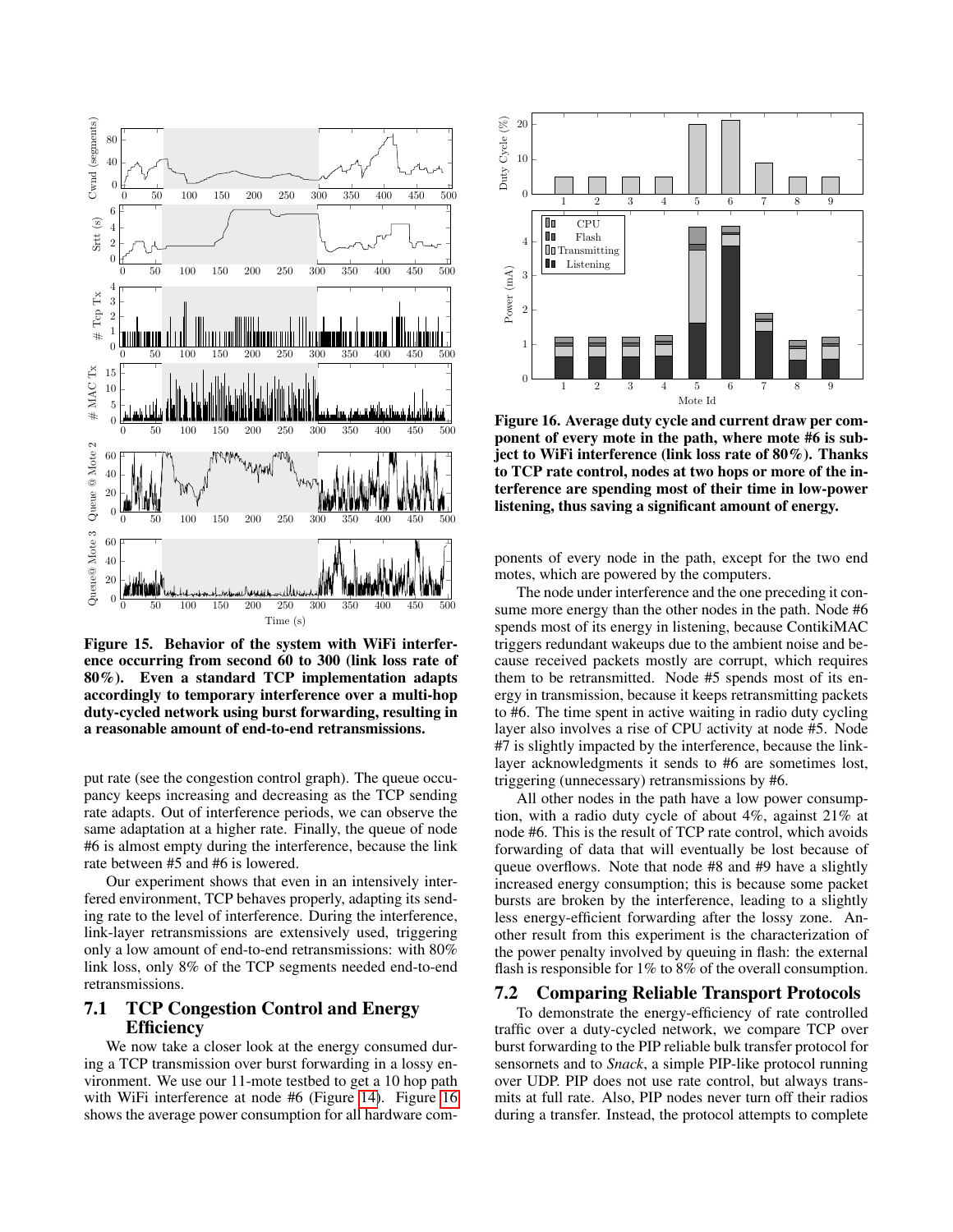

<span id="page-11-0"></span>Figure 17. PIP uses an always-on radio layer and achieves a higher throughput than Snack or TCP over burst forwarding.

the transfer as quickly as possible so that the nodes can go back to sleep when the transfer is complete.

To isolate the effects of burst forwarding and of TCP, we have designed a simple transport protocol – called Snack – running over UDP/IP that provides end-to-end recovery similar to that of PIP. Like PIP, Snack provides end-to-end reliability via negative acknowledgments (NACKs), thus implying less traffic overhead than the continuous positive acknowledgment mechanism of TCP. Like PIP, Snack does not use rate control, meaning that the traffic source keeps sending at maximum rate until all data are received.

To have a fine-grained control of the interference strength, we use the Contiki simulation environment and replay WiFi traces with strength ranging from −116 to −46 dBm, resulting in loss rates between 0% and 87% (Figure [6\)](#page-6-1). To allow for a fair comparison, we also use the tunnel setting for PIP, meaning that the end nodes need to read and write all data from and to the motes serial line, resulting in a slightly reduced performance for PIP: 64 kbps instead of 73 kbps, which is still faster than the original PIP implementation by Raman et al. [\[27\]](#page-13-3).

Figure [17](#page-11-0) shows that for all observed levels of interference, PIP achieves a higher goodput (measured at the application layer) than Snack and TCP over burst forwarding (referred to as BF in the figures). This is because PIP keeps its radio on all time and always sends at maximum rate at every hop. Over good quality channels, TCP is substantially slower than Snack because its rate control mechanism makes suboptimal use of the available link capacity.

Figure [18](#page-11-1) shows the average duty cycle at a node before the interference zone. Unlike PIP, the use of burst forwarding for Snack and TCP allow them to adapt their radio duty cycle to the interference strength. For Snack, this adaptation is due to network congestion caused by the saturation of buffer queues. As the congested mote has no more memory available, it stops receiving bursts from its previous hop. This behavior triggers a back pressure reaching the sender, which ultimately slows down its transmission rate. However, because Snack does not include rate control, all motes in the path keep trying to transmit. For this reason, as the



<span id="page-11-1"></span>Figure 18. The radio duty cycle of PIP is constant and significantly higher than that of PIP and Snack over burst forwarding, as PIP uses an always-on radio. As interference increases, Snack's duty cycle decreases until it reaches a lower bound. Due to TCP's congestion control, TCP/BF keeps reducing its duty cycle even under extreme levels of interference.

interference reaches a given threshold (about −86 dBm in our experiment), the duty cycle of Snack stagnates. In contrast to PIP and Snack, TCP generates rate-controlled traffic. As a reaction to losses and increased round-trip, caused by congestion in the network, the output rate at the transmitter is decreased. Fewer packets are to be forwarded, thus reducing the radio duty cycle of the nodes in the path. With the strongest interference (−46 dBm, link loss rate of 87%), the duty cycle drops to 4%.

## 7.3 Energy Per Byte

Figure [19](#page-12-2) shows the energy cost per byte for a forwarding node before the interference. In a lossless environment, PIP is 19% more energy-efficient than TCP, because it makes near-optimal use of the channel and does not carry TCP headers and ACKs. As the strength of interference increases, PIP's energy cost grows, reaching 99 mJ/kB in the worst case. This is a consequence of a reduced throughput together with an always-on radio. Snack is more energy efficient than PIP over lossy links, thanks to burst forwarding. This is because the congested node creates a back pressure that affects nodes throughout the path.

Unlike PIP and Snack, TCP/BF exhibits a constant energy-cost at all our observed levels of interference, because the radio activity of the forwarding nodes drops as the path capacity decreases. The increasing backoff of CSMA allow the nodes to sleep during a lossy period, and the packet bursts leverage interference-free periods with a locally high throughput. With a cost of 16 mJ/kB, TCP/BF is up to 6 times more energy-efficient than PIP, leading to an expected lifespan expansion in the same order of magnitude. This experiment demonstrates the good interaction between TCP's congestion control and burst forwarding's low-power packet bursting.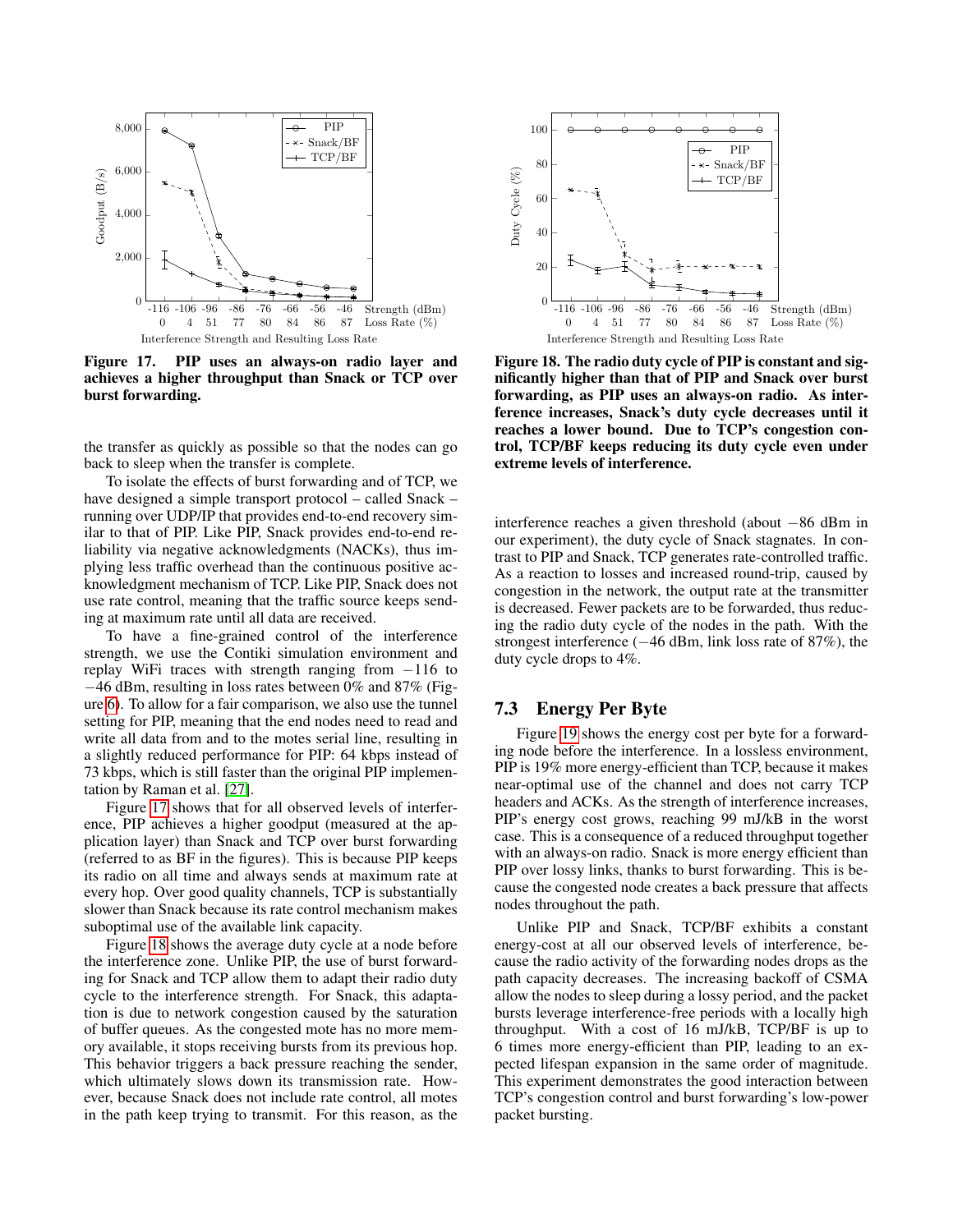

<span id="page-12-2"></span>Figure 19. The energy efficiency of TCP is better than that of PIP and Snack with increasing levels of interference. As fewer packets get through, the energy efficiency of TCP/BF remains almost constant because of the rate adaptation caused by TCP's congestion control.

## <span id="page-12-0"></span>8 Related Work

Although wireless sensor networks are typically focused on low data rate communication, there are situations in which bulk data transfer is used and many protocols dedicated to bulk data transfer have been developed. Kim et al. [\[14\]](#page-13-2) present Flush, a bulk data transfer protocol for multi-hop wireless networks based on hop-by-hop rate control [\[20\]](#page-13-24), a mechanism that adapts quickly and precisely to the available link capacity. Flush uses a small packet size and single-channel operation, which results in data rates be-low 1 kB/s. Österlind and Dunkels [\[24\]](#page-13-4) demonstrated that by using larger packets and multi-channel operation, the throughput of Flush-like protocols could be significantly improved. Moreover, Österlind and Dunkels highlighted the importance of optimizing the critical forwarding path and presented a packet forwarding technique called conditional immediate transmission. With this technique, a multi-hop throughput that reaches 13.6 kB/s, or 97% of the theoretical maximum IEEE 802.15.4 throughput was experimentally demonstrated. Raman et al. present PIP [\[27\]](#page-13-3), a multihop bulk transfer protocol based on TDMA, multi-channel operation, and the conditional immediate transmission technique by Österlind and Dunkels. PIP reaches a throughput of 7.3 kB/s over a multi-hop path. Common to all above protocols is that they monopolize the network: the radio is turned on for all nodes on the path and no other protocols are allowed while the bulk transfer is in place. If packet losses or interference occur during the transfer, the network becomes progressively less energy efficient as radios are kept on while the throughput reduces. By contrast, our work focuses on providing a forwarding mechanism that is general enough to support different protocols, that provides low-power operation through radio duty cycling, and that does not monopolize the network resources.

Low-power communication in wireless sensor networks is an active topic through the study of radio duty cycling protocols [\[6,](#page-13-13) [9,](#page-13-25) [22,](#page-13-26) [23,](#page-13-1) [31\]](#page-13-27). Most work related to radio duty cycling protocols focus on reducing energy requirements when performing periodic data collection, and do not explore mechanisms to provide high-throughput, low-power forwarding. Gu and He explicitly address low-power forwarding in sensornets [\[11\]](#page-13-28), but address individual packets routing rather than bulk data transfer. Hui and Culler investigate the performance and energy of IP-based duty cycled networks [\[12\]](#page-13-15). We were inspired by their use of the 802.15.4 Frame Pending bit to send bursts of packets.

The characterization of radio interference is an active topic of research [\[29,](#page-13-8) [30\]](#page-13-9). This understanding has previously been used in protocol conception [\[1\]](#page-13-29), and has motivated our design of the two-level retransmission mechanism.

The lossy nature of wireless mediums has been known for a long time to be an issue for bulk data transmission. Li et al. present Hop, a bulk transfer protocol for multi-hop 802.11 networks [\[17\]](#page-13-30). Hop and burst forwarding have similar design points in common: they send bursts of fragmented data and use link-layer retransmissions to improve hop-byhop reliability, aiming for high-throughput over lossy multihop links. Unlike Hop, burst forwarding targets low power in addition to pure efficiency and its design takes into consideration the resource constraints of sensor motes. Balakrishnan et al. improved the performance of TCP with the help of a dedicated gateway between a wired and a wireless network [\[2\]](#page-13-20). Providing efficient and accurate rate control in wireless sensor networks is also a difficult issue by itself. RCRT performs rate control and allocation among several contenders towards a sink [\[26\]](#page-13-31), Sridharan and Krishnamachari [\[28\]](#page-13-32) provide efficient rate control for data collection. We argue that the issue tackled by this work is orthogonal to the one addressed by this paper; a protocol running on top of burst forwarding could leverage these results to provide even more energy-efficient rate control.

## <span id="page-12-1"></span>9 Conclusions and Future Work

Low power and high throughput are often opposing goals in wireless sensor networks. We see the packet forwarding as the critical operation to attain fast and low power multi-hop communication. Burst forwarding shows that high throughput can be obtained with a high energy efficiency without monopolizing network resources. Our two-level retransmissions survive heavy interference with both short-lived and periodic patterns. We also demonstrate that with burst forwarding, TCP can be efficiently adapted to lossy low-power wireless networks, and that rate controlled transport together with burst forwarding can provide a nearly constant energy cost per byte, even under interference.

We believe burst forwarding is generic enough to be adapted to other radio duty cycling protocols with different energy/latency trade-offs. We also believe burst forwarding could leverage different rate-controlled transport protocols to push further energy efficiency under interference. In particular, a transport layer using hop-by-hop rate control could be particularly efficient on top of burst forwarding, providing fast reaction to variations in link quality. Finally, we plan to investigate dynamic channel allocation with automatic channel switching to make burst forwarding even more resilient to interference.